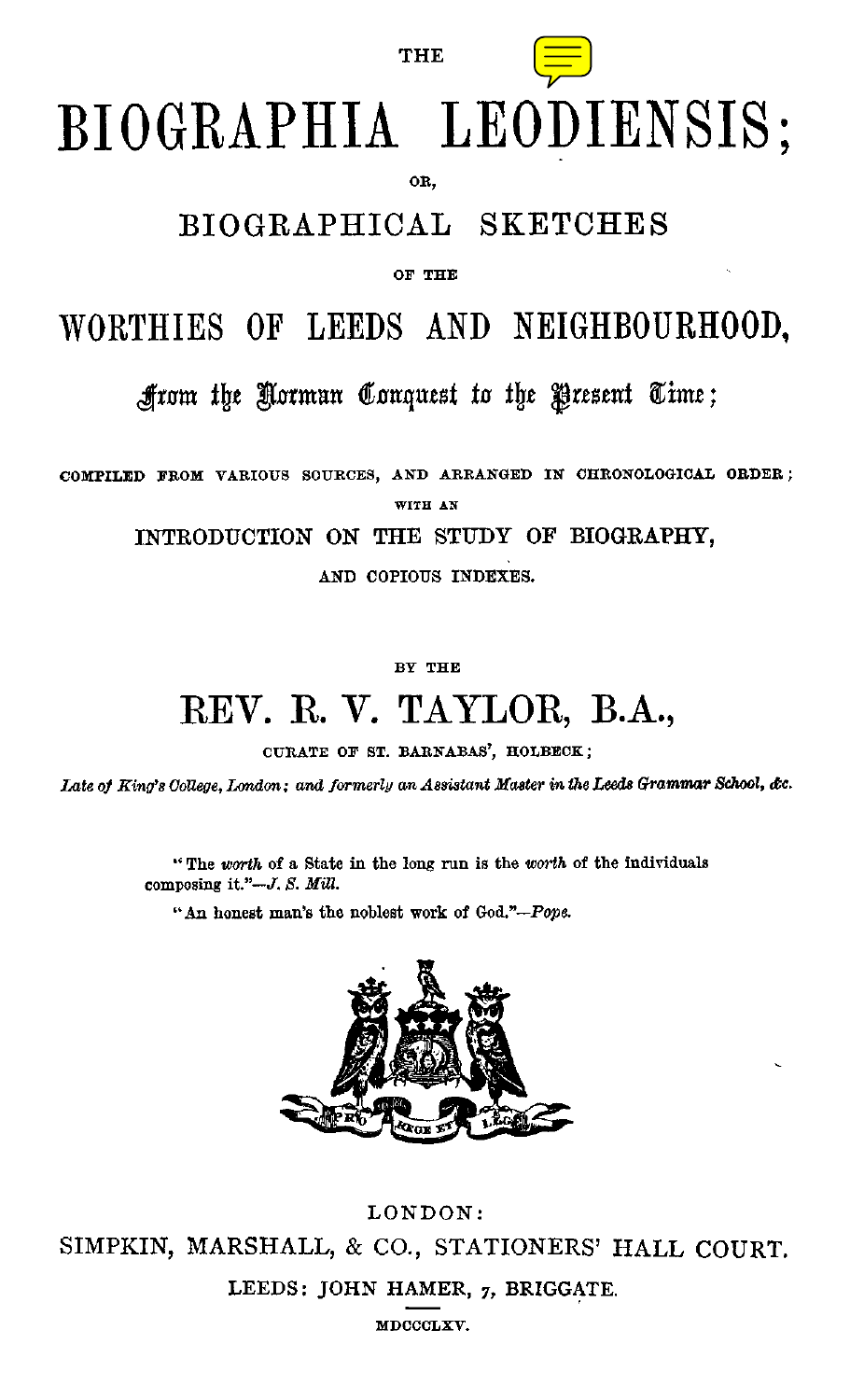

### PREFACE.

A LONG preface is generally a waste both of time and paper, being scarcely ever read, especially by the young, for whom these *Biographical Sketches* are chiefly intended. Therefore, to plunge *in medias res,* it may be stated that the greater part of these *Sketches,* especially the earlier ones, were written out some years ago, during the time the compiler was an Assistant-Master at the Leeds Grammar School; certainly not with the intention of being printed, but solely for his own information and amusement. Having been absent from Leeds, more or less, for about seven or eight years, and having noticed during that time, in the local journals, obituary notices of some of the most eminent men of his native town; and on his return, about two years ago (in June, 1863), having also observed the great progress and improvement that had taken place, and was taking place, in Leeds and neighbourhood, not only as regards the population, the places of business, the streets, and public buildings, but also as regards the moral, social, and religious condition of the people, he offered his *Sketches* of local *Worthies,* as they then were, or rather portions of them, to Mr. John Hamer, printer and publisher, who had succeeded Mr. Heaton, for insertion in the *Leeds Herald* (a Monthly Journal and Railway Time Table), which were at once accepted. After eight or nine contributions had appeared, the compiler found, on making a more extensive search, that his materials increased much faster than they were wanted, and that it would take a very long time to exhaust them<br>at the rate of two or three pages a month. He therefore at the rate of two or three pages a month. expressed a wish to have them, when re-written and enlarged, re-published in a separate form, and at as low a price as possible. Prospectuses were issued, and in a very short period upwards of 300 copies were subscribed for.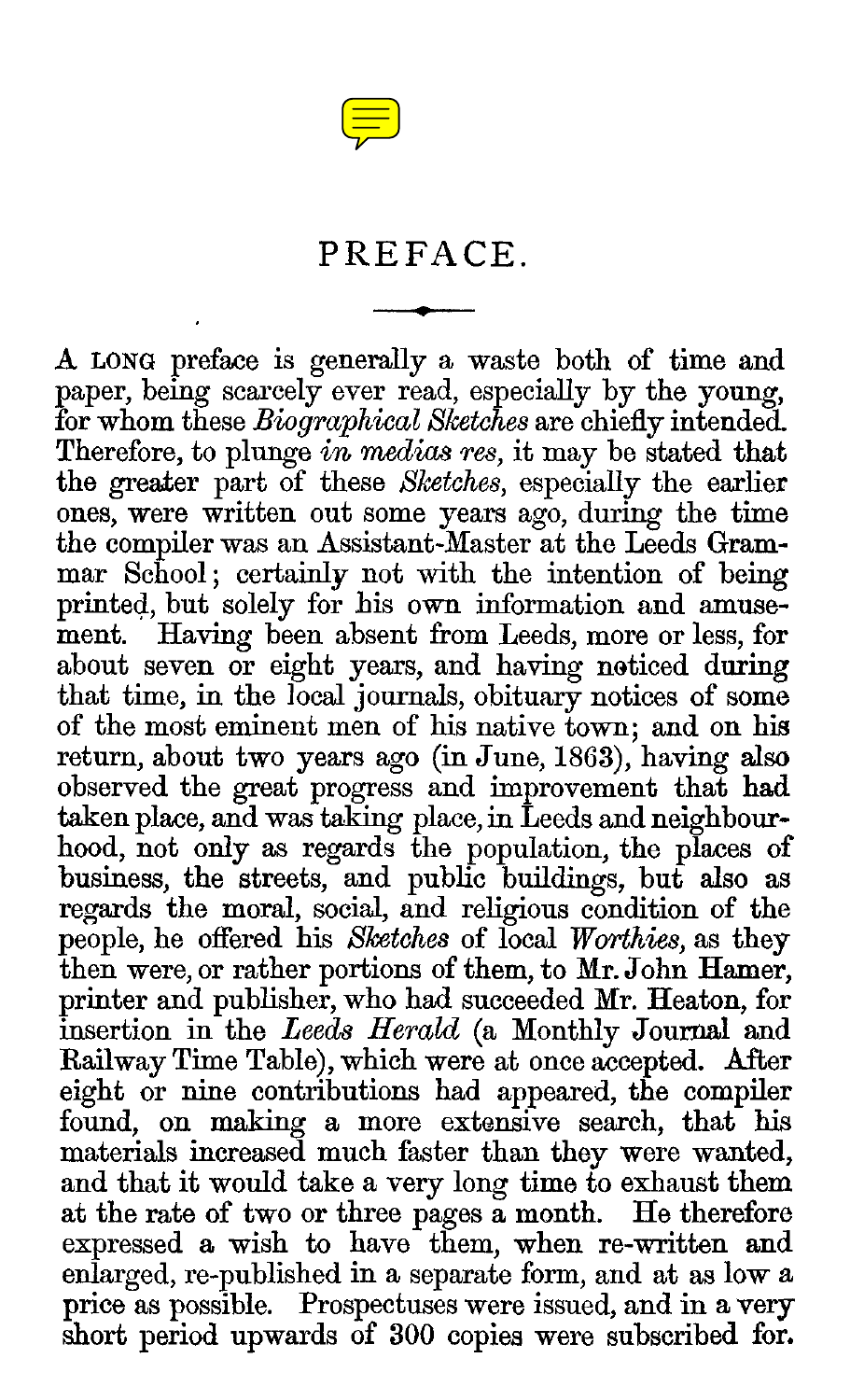The number of copies now bespoke, as may be seen from the subscription list, amount to upwards of 650 ; and many more names might have been obtained, if it had been thought absolutely necessary. Doubtless such a work has been frequently contemplated from Thoresby's time to our own. Several, somewhat similar, have been published in other parts of the country; therefore why should not Leeds, which has been styled the Metropolis of the West-Riding of Yorkshire, have also a book of ifs *Worthies?* 

The author is exceedingly obliged to all the subscribers, but especially to the earlier ones, who not only gave in their names for two or more copies, but also allowed him to retain them (notwithstanding a little opposition), thereby evincing their confidence in him. He only hopes that they may be satisfied with the book as a whole. course, as a first attempt, it will have many shortcomings. Many things, doubtless, will have been inserted that ought not to have been inserted; and many more things omitted that ought not to have been omitted; but the size and small price of the book, with many urgent engagements, must be an excuse to a certain extent. It is the first of its kind, at all events, in this neighbourhood, and it is to be hoped that it will not be the last. Why should not each large town or city have a similar, if not a superior, collection ? And not merely "Biographical Sketches of their Worthies," but also a Local (as well as a National) Portrait Gallery ? There is now a decided tendency in that direction: may it grow and flourish !

The compiler's object in publishing this book has certainly not been to make money, because the little he will receive from it will not half or quarter repay him for his trouble, &c. But the work has been a labour of love; and if it afford only a tenth part of the pleasure to the reader that it has to the compiler, it will not have been written in vain. His thanks are due to those who have forwarded contributions, and also to those who have kindly revised these *Biographical Sketches.\** 

<sup>\*</sup> Here it might be observed that by *revising the Sketch* is meant merely looking it over and passing it, if *free* from error; if facts have been wrongly stated, correcting them : thus it is, as it were, a general voucher for the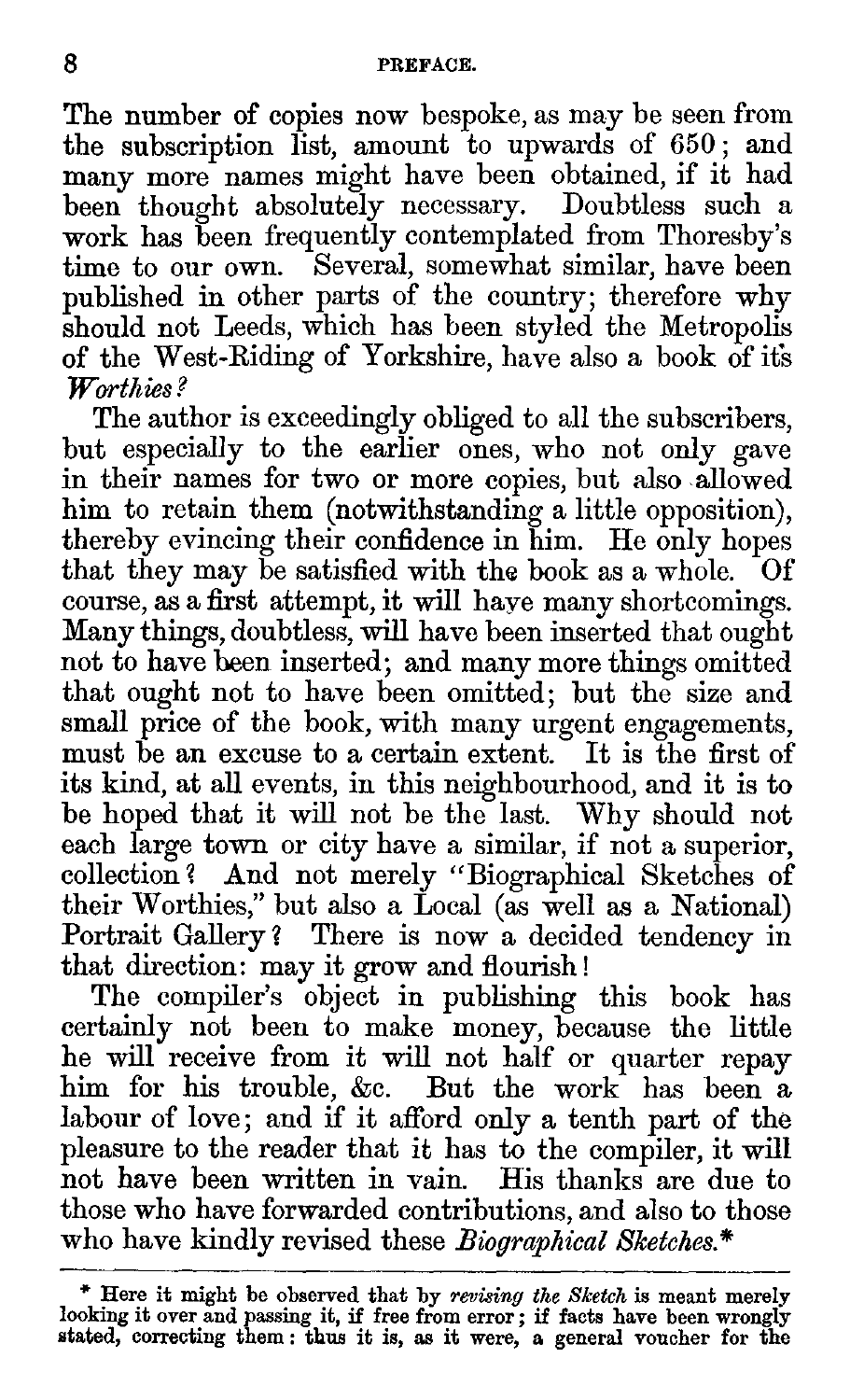#### PREFACE. 9

But his best thanks are chiefly due to the Messrs. Baines and to Mr. Kemplay, for their great kindness in allowing him to examine those volumes of the *Leeds Mercury* and the *Leeds Intelligencer* which are not in the Leeds Library, without which these *Sketches,* especially the later ones, would have been very meagre indeed. Much valuable information has also been derived from the biographical notices in the *Gentleman's Magazine,* &c.

It will be said, perhaps, that the merits of all, or most of the *Leeds Worthies,* have previously been recorded by contemporary writers. They have, at least to a certain extent, by Thoresby, Whitaker, and by a few others, as in the local newspapers,-whose ponderous and costly folios can only be consulted in great public repositories, or in the libraries of the wealthy—mostly inaccessible, and always inconvenient, to the general mass of readers, and still more so to the majority of those who reside in the neighbouring villages. And these notices are very frequently in detached fragments, and rarely brought together under one connected view.\*

His principal aim, therefore, has been to collect and arrange these scattered notices, and to gather together in one volume these *Biographical Sketches of the Worthies of Leeds and neighbourhood.* Disclaiming all pretensions to authorship in the compilation of these *Biographical* 

Leeds Town Hall, or a first-class wood Engraving of Thoresby's portrait; but<br>the expense of printing such a vast amount of matter in the shape of *Notes*,<br>which must otherwise have been omitted, has been so great, that the profits leave no room, unfortunately, for either the one or the other.—There<br>must almost of necessity, in a work of this character, be occasionally some<br>slight repetition, either in the text or notes, which cannot altogeth

accuracy of the statements, without the revisers being at all responsible for any eulogistic phrases the *Sketches* may contain. Several gentlemen have desired their names to be omitted on that account; many have been, others were received too late; but with this explanation, it is to be hoped that they will all be satisfied. It was the only way of insuring accuracy, and their names being attached, takes the responsibility off the compiler's sh and makes the burden much easier to be borne when there are many, and several of them well able to bear it. Many of the *Sketches* were examined, and returned unaltered; many only slightly corrected, and several were not returned at all, it being, perhaps, considered unnecessary. Thus the Sketches, as they appear, are almost wholly as they were when written.<br>  $\frac{1}{$